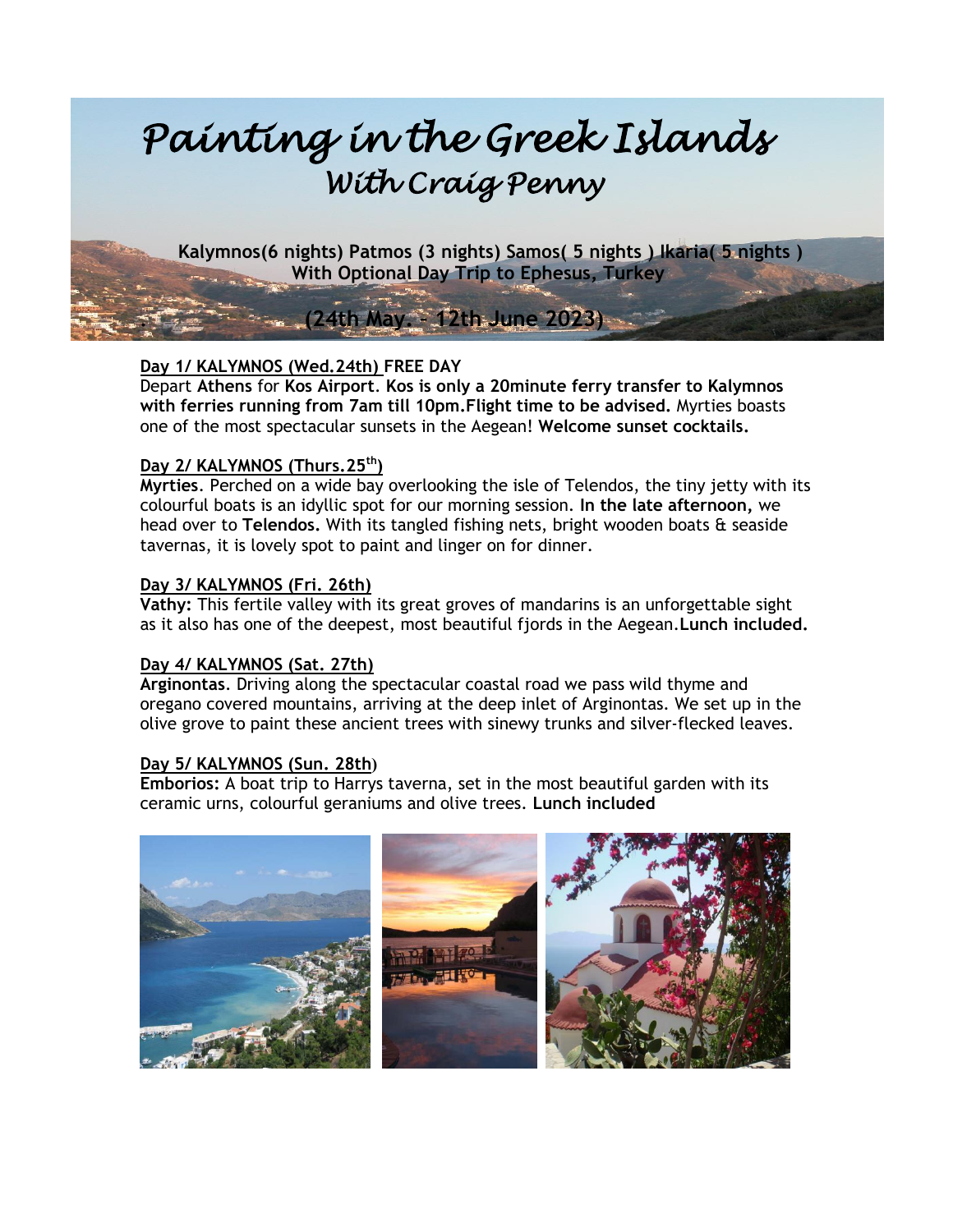## **Day 6 KALYMNOS/ (Mon. 29th )**

**Archaeological Museum:** A chance to sketch some beautiful antiquities and ancient stautues followed by a visit to the island's beloved monastery.

**Aghias Savas**: The rich terra-cotta domes of this beautiful monastery contrasted with the cobalt blue sky and sea, is truly spectacular**.Afternoon Critique.Dinner included.**

## **Day 7 /PATMOS (Tues. 30th) FREE DAY**

**Depart Kalymnos 11.00. Arrive Patmos 13:00**. Our hotel in Patmos is right in the centre of town, surrounded by all the fabulous shops, tavernas and beaches.

## **Day 8/ PATMOS (Wed. 31st)**

**Chora:** The world-wide fame of the Cave of the Apocalypse and the Monastery of St. John attract pilgrims from all over the world. **Chora,** the Old Town, with its' labrynth of narrow meandering laneways criss-crossed by stone arches, is stunning!

#### **Day 9/ PATMOS (Thurs. 1st)**

**Skala**: The garden of our hotel with its vibrant bougainvillea is a superb painting spot**. Dinner included.**

#### **Day 10/ SAMOS (Fri. 2nd) FREE DAY**

**Depart Patmos 10am. Arrive Samos 14:00.** Transfer to our hotel with its panoramic vista overlooking the picturesque seaside village of Kokkari.

#### **Day 11/ SAMOS (Sat. 3rd)**

**Kokkari** This pretty village with its white-washed houses and pots of colourful geraniums is stunning! The waterfront is lined with tavernas right on the water's edge. **Dinner included.**

#### **Day 12/ SAMOS (Sun.4th)**

**Manolates** This traditional mountain village with its beaked chimneys and terra -cotta roofs overlooks terraced vineyards to the sea.

#### **Day 13/ SAMOS (Mon. 5th)**

**Lemonakia:** The little bay of Lemonakia, surrounded by pine trees, is idyllic. **Afternoon critique. Dinner included.**